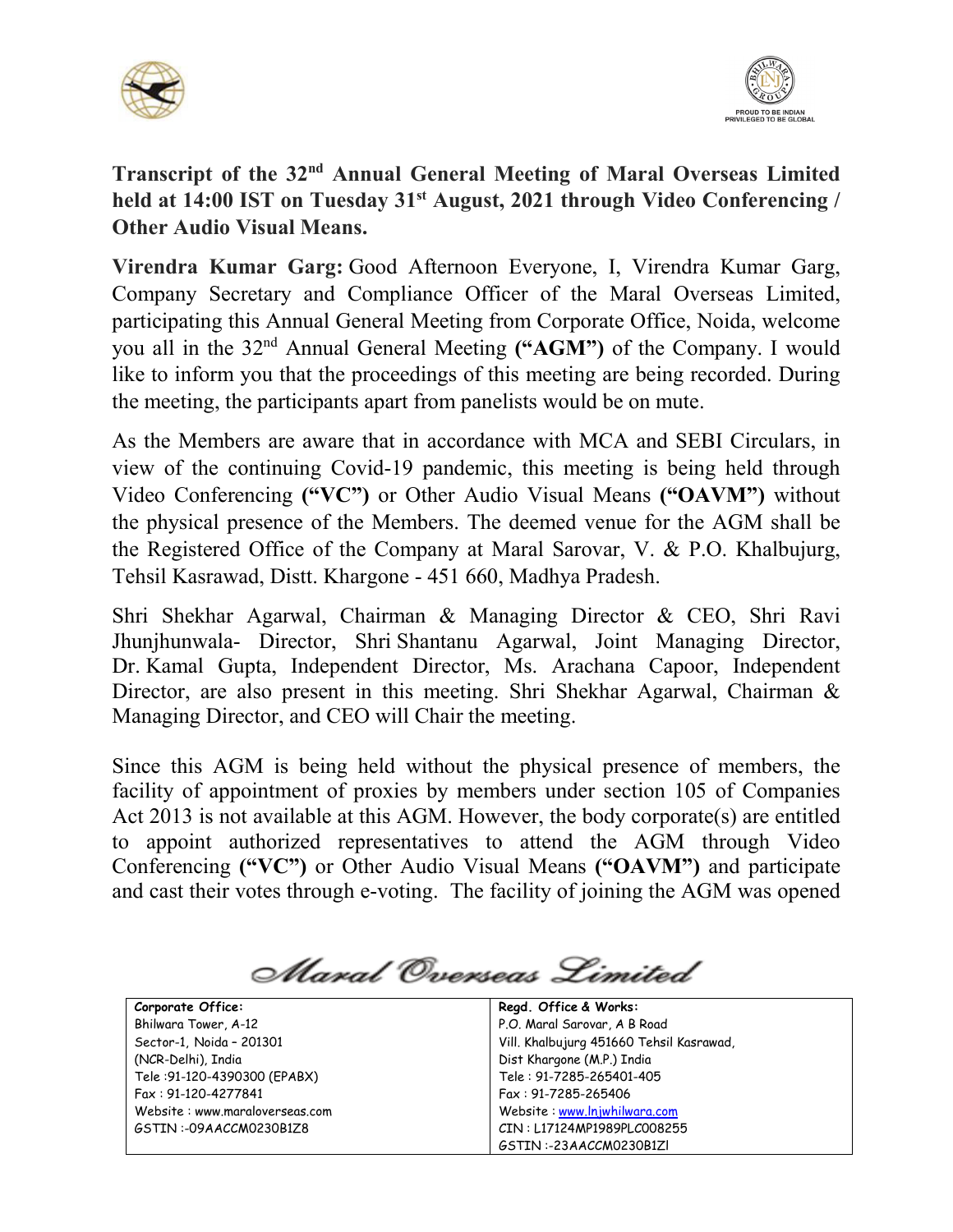



15 minutes before the scheduled time of AGM and shall remain available for 15 minutes after the scheduled time.

In compliance with the provisions of section 108 of the Companies Act 2013, read with relevant rules and also Listing Regulations of 2015, the Company had provided the facility for voting by electronic means to all its members to enable them to cast their votes electronically and the business would be transacted through e-voting. The Company has engaged the services of NSDL for facilitating participation by the members at the AGM through Video Conferencing or Other Audio-Visual Means and remote e-voting, (including e-voting during the AGM).

Remote e-voting facility was made available to the members from 28th of August 2021 at 9:00 a.m.to 30th August 2021 upto 5:00 p.m. Members attending the AGM today and who have not cast their vote by the remote e-voting are entitled to exercise their rights to vote through e-Voting during the AGM.

The Company has appointed Mr. Pranav Kumar, practicing Company secretary as the scrutinizer for the 32nd AGM, to scrutinize the remote e-voting (including evoting during the AGM) process in a fair and transparent manner.

The results will be declared within 48 hours i.e., on or before 2nd September 2021, after considering the e-voting done today by the members participating in this AGM and also the remote e-voting already done by the members. The results along with the scrutinizers' report shall also be submitted to the stock exchanges, i.e., NSE and BSE. It will also be placed on the website of the Company.

The notice of the Annual General Meeting and the Annual Report were mailed electronically to the shareholders at their email address registered with the Company or depository participants by 6th August 2021.

The members have been provided with an opportunity to inspect relevant documents accompanied by the notice of the 32nd Annual General Meeting. The

Maral Overseas Limited

| Corporate Office:              | Regd. Office & Works:                    |
|--------------------------------|------------------------------------------|
| Bhilwara Tower, A-12           | P.O. Maral Sarovar, A B Road             |
| Sector-1, Noida - 201301       | Vill. Khalbujurg 451660 Tehsil Kasrawad, |
| (NCR-Delhi), India             | Dist Khargone (M.P.) India               |
| Tele: 91-120-4390300 (EPABX)   | Tele: 91-7285-265401-405                 |
| Fax: 91-120-4277841            | Fax: 91-7285-265406                      |
| Website: www.maraloverseas.com | Website: www.lnjwhilwara.com             |
| GSTIN:-09AACCM0230B1Z8         | CIN: L17124MP1989PLC008255               |
|                                | GSTIN:-23AACCM0230B1ZI                   |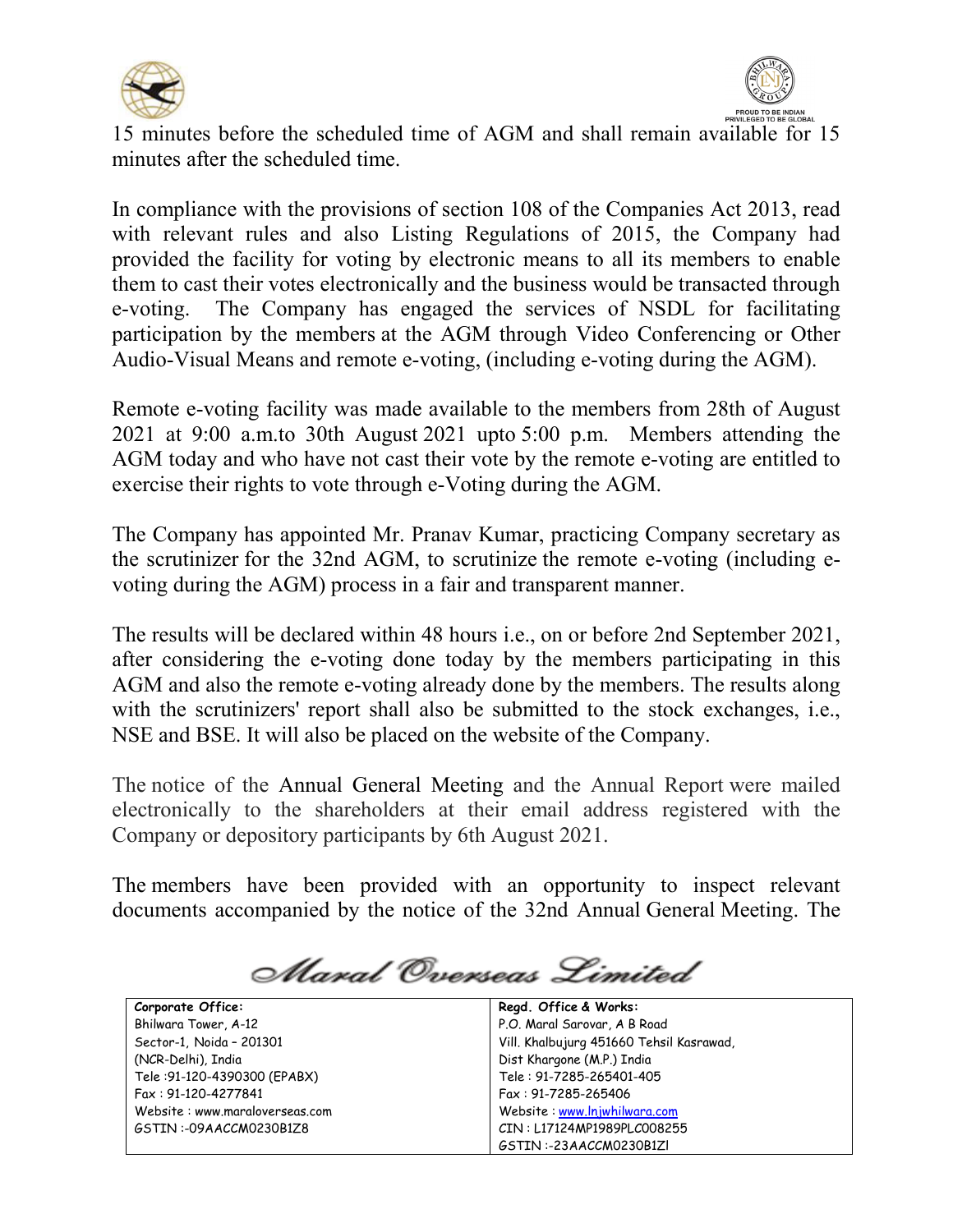



statutory registers as maintained as per Companies Act 2013, are kept open electronically for inspection by the members during the AGM. At this moment 53 participants have joined and hence the required quorum is present. Now I request the Chairman to please welcome and address the members present at the meeting and also to declare this meeting open. Over to Chairman Sir.

**Shekhar Agarwal:** Thank you Virendra. Good afternoon, friends. I am Shekhar Agarwal, Chairman & Managing Director and CEO of the Company, joining this AGM from Noida. I welcome the members to the 32nd Annual General Meeting of the Company. I would like to mention that in view of the continuing COVID-19 pandemic, social distancing is a norm to be followed and therefore this AGM today is being convened through Video Conferencing and Other Audio-Visual Means. The Company has taken all feasible steps to ensure that the shareholders are provided an opportunity to participate in the AGM. The requisite quorum is present and therefore, I shall call the meeting to order. I also welcome my other colleagues on the Board of your Company to the 32nd Annual General Meeting. I would now ask our Board to introduce themselves. Shri. Ravi Jhunjhunwala.

**Ravi Jhunjhunwala:** I am Ravi Jhunjhunwala and I am a member of the Board of Maral Overseas Limited. Thank You

**Shekhar Agarwal:** Thank You, Ravi Ji. Now I call upon Dr. Kamal Gupta.

**Kamal Gupta:** Good Afternoon everybody. I am Dr. Kamal Gupta and I am an Independent Director of the Company. I am Chairman of Audit Committee, Nomination and Remuneration Committee, and Stakeholder Relationships Committee and Member of Corporate Social Responsibility Committee. I am joining this AGM from my residence at Noida. Thanks You.

**Shekhar Agarwal:** Thank You Dr. Gupta. Now I request Ms. Archana Capoor to introduce herself.

Maral Overseas Limited

| Corporate Office:              | Regd. Office & Works:                    |
|--------------------------------|------------------------------------------|
| Bhilwara Tower, A-12           | P.O. Maral Sarovar, A B Road             |
| Sector-1, Noida - 201301       | Vill. Khalbujurg 451660 Tehsil Kasrawad, |
| (NCR-Delhi), India             | Dist Khargone (M.P.) India               |
| Tele: 91-120-4390300 (EPABX)   | Tele: 91-7285-265401-405                 |
| Fax: 91-120-4277841            | Fax: 91-7285-265406                      |
| Website: www.maraloverseas.com | Website: www.lnjwhilwara.com             |
| GSTIN:-09AACCM0230B1Z8         | CIN: L17124MP1989PLC008255               |
|                                | GSTIN:-23AACCM0230B1ZI                   |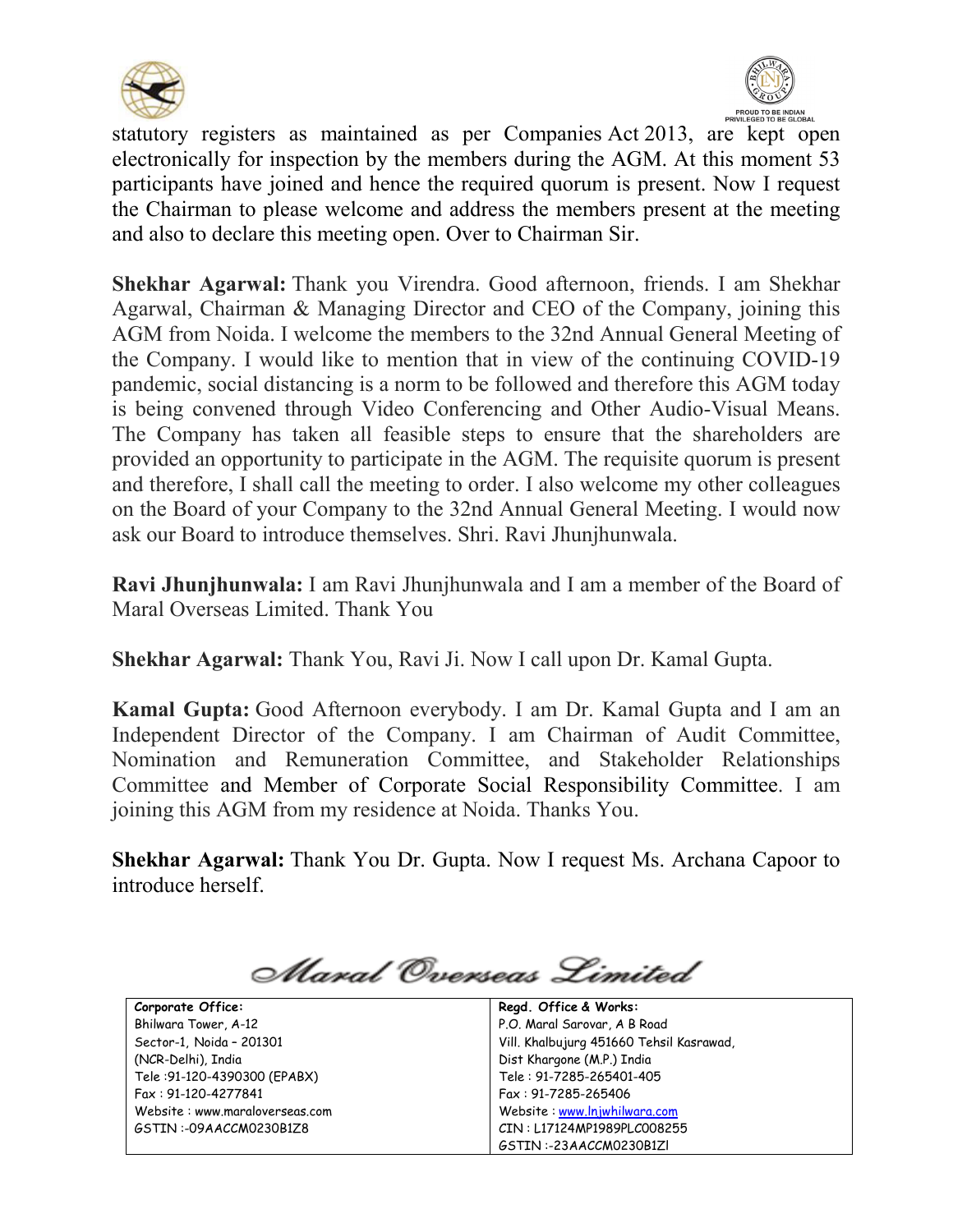



**Archana Capoor:** Thank You so much. Good afternoon my colleagues on Board and I welcome the Shareholders in this AGM. I am Archana Capoor an Independent Director and member of Nomination and Remuneration Committee, joining the AGM of Maral Overseas Ltd. from my residence in New Delhi. Thank You.

**Shekhar Agarwal:** Thank You Archana Ji. I would now like to call on Shantanu Agarwal to kindly introduce himself.

**Shantanu Agarwal:** Good Afternoon all and Welcome to all the shareholders present in the meeting. I am Shantanu Agarwal, Joint Managing Director of the Company. I am a member of the Audit Committee, the Stakeholder Relationships Committee, and the Corporate Social Responsibility Committee. I am joining this AGM from my office in Noida. Thank You

**Shekhar Agarwal:** Thank You Shantanu. Shri. P. S. Dasgupta is not present in this meeting. We also have with us the representatives from our Statutory Auditors, Shri Neeraj Bansal of M/s S.S. Kothari & Co., Chartered Accountants, and Shri Pawan K. Deora of M/s. P.K. Deora & Co., Chartered Accountants. I would now request Neeraj Ji to please introduce himself.

**Neeraj Bansal:** Good Afternoon to all respective members present in this meeting. I am Neeraj Bansal, Statutory Auditor from M/s. S.S. Kothari Mehta and Co. I am attending this meeting from Delhi. Thank You.

**Shekhar Agarwal:** Thank You Neeraj Ji. Shri. P. K. Deora

**Pawan Deora:** Good Afternoon Sir. I am Pawan Deora from M/s. P.K. Deora & Co., New Delhi. I am attending this meeting from my office in New Delhi. Thank You.

Maral Overseas Limited

| Corporate Office:              | Regd. Office & Works:                    |
|--------------------------------|------------------------------------------|
| Bhilwara Tower, A-12           | P.O. Maral Sarovar, A B Road             |
| Sector-1, Noida - 201301       | Vill. Khalbujurg 451660 Tehsil Kasrawad, |
| (NCR-Delhi), India             | Dist Khargone (M.P.) India               |
| Tele: 91-120-4390300 (EPABX)   | Tele: 91-7285-265401-405                 |
| Fax: 91-120-4277841            | Fax: 91-7285-265406                      |
| Website: www.maraloverseas.com | Website: www.lnjwhilwara.com             |
| GSTIN :-09AACCM0230B1Z8        | CIN: L17124MP1989PLC008255               |
|                                | GSTIN:-23AACCM0230B1ZI                   |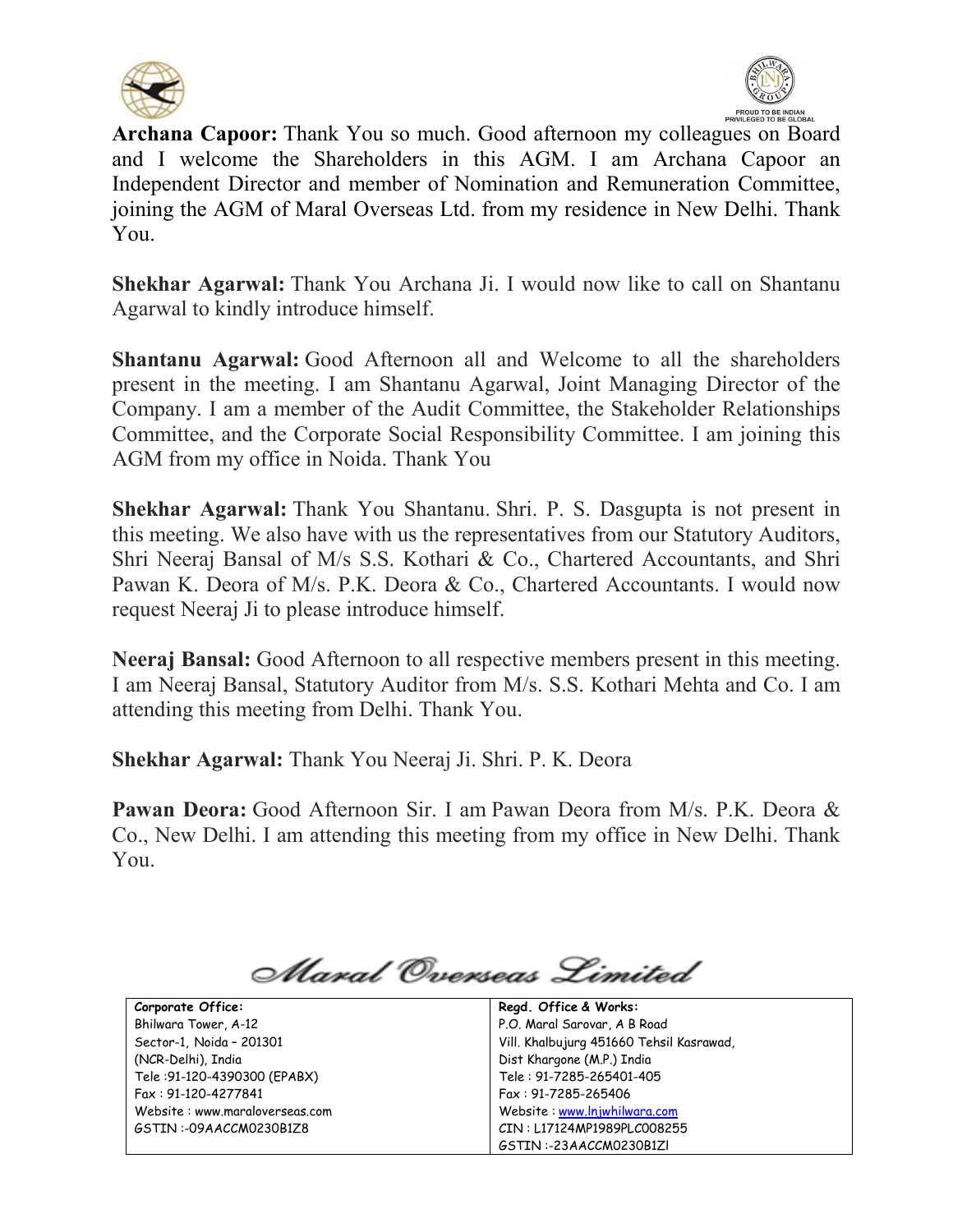



**Shekhar Agarwal:** Thank You, Pawan Ji. We also have with us our representative from our secretarial auditor Shri. Pranav Kumar from M/s. Pranav Kumar & Associates, Company Secretary, Ghaziabad. I would request Pranav Ji to introduce himself please.

**Pranav Kumar:** Good Afternoon everybody. I am Pranav Kumar, Audit Partner of Pranav Kumar & Associates, Company Secretary from Ghaziabad. Right now, I am attending this meeting of AGM from Delhi and I am also appointed as scrutinizer for scrutinizing this remote e-voting process which is including this evoting at the AGM to ensure that it is fair and transparent in all respect. Thank You.

# **Shekhar Agarwal:** Thank You Pranav Ji.

We also have Shri Atul Kumar Jain, Chief Financial Officer of the Company, Shri Surendra Gupta, Assistant Vice President, Legal (Group) and Shri Virendra Kumar Garg, Company Secretary and Compliance Officer who has already spoken to you.

The Annual Report for the financial year ended 31st March, 2021 containing the financial statements have already been circulated to the members of the Company electronically. With your permission, I take it that you have gone through the same.

The Auditors' Reports on the financial statements and the Secretarial Audit Report of the Company for the financial year ended March 31, 2021 do not contain any qualification, reservation, adverse remark or disclaimer. Accordingly, the reports are not required to be read out, as provided in the Companies Act, 2013.

Now, with your permission I would like to address you.

## **Dear Shareholders**,

A very Good Afternoon to all of you.

Maral Overseas Limited

| Corporate Office:              | Regd. Office & Works:                    |
|--------------------------------|------------------------------------------|
| Bhilwara Tower, A-12           | P.O. Maral Sarovar, A B Road             |
| Sector-1, Noida - 201301       | Vill. Khalbujurg 451660 Tehsil Kasrawad, |
| (NCR-Delhi), India             | Dist Khargone (M.P.) India               |
| Tele: 91-120-4390300 (EPABX)   | Tele: 91-7285-265401-405                 |
| Fax: 91-120-4277841            | Fax: 91-7285-265406                      |
| Website: www.maraloverseas.com | Website: www.lnjwhilwara.com             |
| GSTIN:-09AACCM0230B1Z8         | CIN: L17124MP1989PLC008255               |
|                                | GSTIN:-23AACCM0230B1ZI                   |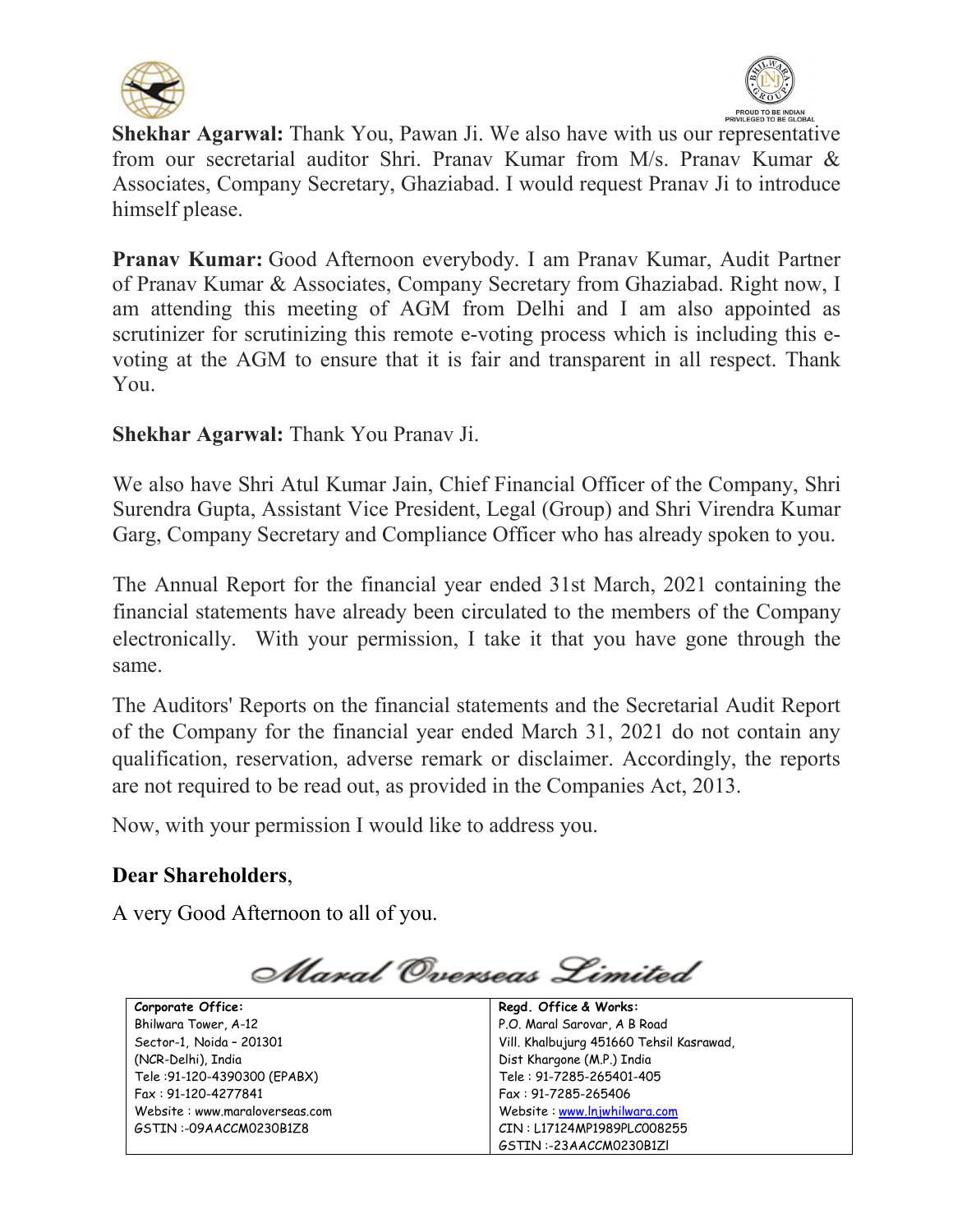



It gives me immense pleasure in welcoming you to the 32<sup>nd</sup> Annual General Meeting of the Maral Overseas Limited. I sincerely hope that you and your family members are safe and practising all safety protocols and continuing to adhere to all government guidelines towards Covid-19. Despite taking all the precautions, I have seen many people lose their lives during the second wave of the pandemic. Today, my colleagues and I, on the Board, offer our heartfelt condolences to all those who have been impacted by this pandemic.

Like last year, we are once again conducting this meeting virtually as the continued impact of the Covid-19 pandemic necessitates adoption of safety precautions to arrest its spread.

All successful organizations manage change thoughtfully by involving, supporting and engaging with their employees through the process of that change, particularly during difficult times. And in doing so, they create an experience that helps them to thrive and work together, as a family, to achieve common goals in order to service customers and deliver satisfactory results.

At the outset, I would like to present a brief overview of the economic conditions prevailing in the Country as well as across the Textile Industry.

A year since Covid-19 was declared a pandemic, economies have progressed significantly. Advanced economies have reported positive GDP growth in the first half of the CY 2021 which augurs well for the world. From an economic perspective, in 2020, World output shrank by 3.3%, significantly lower than the GDP decline in 2009 owing to the Global Financial crisis. Governments around the world responded rapidly with various fiscal and monetary stimulus packages to reduce the impact on the economy. However, limited fiscal space and high levels of public debt constrained the ability of many developing countries. Following this sharp contraction in 2020, the global economy is now projected to expand by 6.0% in CY 2021 and 4.4% in CY 2022.

In India, Fiscal Year '21 was one of the most unprecedented years in living history for most due to the pandemic that brought the economy to a grinding halt, forced Indians to stay confined within their homes and mandated businesses to align with

Maral Overseas Limited

| Corporate Office:              | Regd. Office & Works:                    |
|--------------------------------|------------------------------------------|
| Bhilwara Tower, A-12           | P.O. Maral Sarovar, A B Road             |
| Sector-1, Noida - 201301       | Vill. Khalbujurg 451660 Tehsil Kasrawad, |
| (NCR-Delhi), India             | Dist Khargone (M.P.) India               |
| Tele: 91-120-4390300 (EPABX)   | Tele: 91-7285-265401-405                 |
| Fax: 91-120-4277841            | Fax: 91-7285-265406                      |
| Website: www.maraloverseas.com | Website: www.lnjwhilwara.com             |
| GSTIN:-09AACCM0230B1Z8         | CIN: L17124MP1989PLC008255               |
|                                | GSTIN:-23AACCM0230B1ZI                   |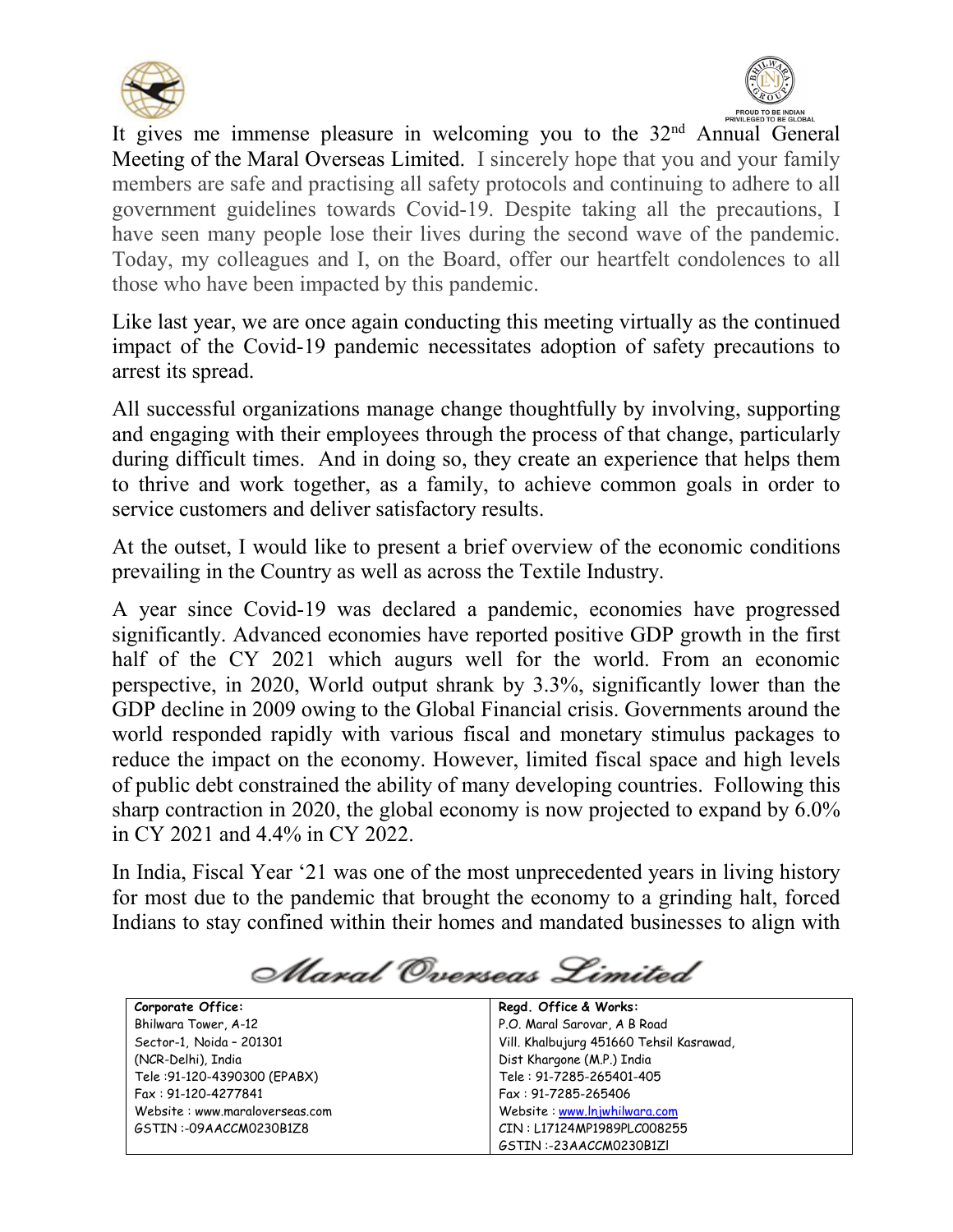



this new reality and decelerated India's economic progress. Although, on a yearon-year basis, India's GDP contracted by 7.3% in FY21 against a 4% GDP growth in FY20, India witnessed an interesting V-curve resurgence. The Government and Reserve Bank of India announced successive rounds of stimulus measures to help various segments of the economy to deal with the loss of income, business and liquidity caused by the Covid-19 pandemic. According to the Ministry of Finance, the impact of the second wave of Covid 19 pandemic on the economy is likely to be muted and there would be visible signs of economic rejuvenation in the coming period.

Looking at the textile industry the financial year 2020-21 has been a very challenging year over the past few decades. What started as a promising year for our industry quickly turned into a difficult one. Covid-19 pandemic brought the entire world to a standstill, affecting markets and supply chains globally. Acting as a massive constraint on textile manufacturing in 2020 as supply chains were disrupted and consumption declined due to lockdown imposed by governments globally. There was a huge fall in demand in the domestic market as well. The industry faced a complete shutdown for nearly 3 months. The more aggressive second wave of Covid -19 disrupted the confidence of our fellow Indians. Thankfully, the medical brave hearts fought night and day to overcome the situation, and we salute them for their courage, passion and perseverance in helping their fellow Indians.

Looking at the Company's Business the fiscal year 2020-21 which started with challenges, ended with the Company registering a satisfactory performance. Despite a marginal dip in revenue compared to the previous year, at the bottomline, we turned around - from the red to the black. This transpired owing to the transformation in our garment business. It emerged as an important contributor to business profits. We transformed our Garment business from being a liability to driving profitability.

A small diversion of business to India owing to the embargo on Chinese cotton products created unprecedented opportunities for the domestic industry and we were ready when this shift transpired  $-$  at the right place, at the right time. The

Maral Overseas Limited

| Corporate Office:              | Regd. Office & Works:                    |
|--------------------------------|------------------------------------------|
| Bhilwara Tower, A-12           | P.O. Maral Sarovar, A B Road             |
| Sector-1, Noida - 201301       | Vill. Khalbujurg 451660 Tehsil Kasrawad, |
| (NCR-Delhi), India             | Dist Khargone (M.P.) India               |
| Tele: 91-120-4390300 (EPABX)   | Tele: 91-7285-265401-405                 |
| Fax: 91-120-4277841            | Fax: 91-7285-265406                      |
| Website: www.maraloverseas.com | Website: www.lnjwhilwara.com             |
| GSTIN:-09AACCM0230B1Z8         | CIN: L17124MP1989PLC008255               |
|                                | GSTIN:-23AACCM0230B1ZI                   |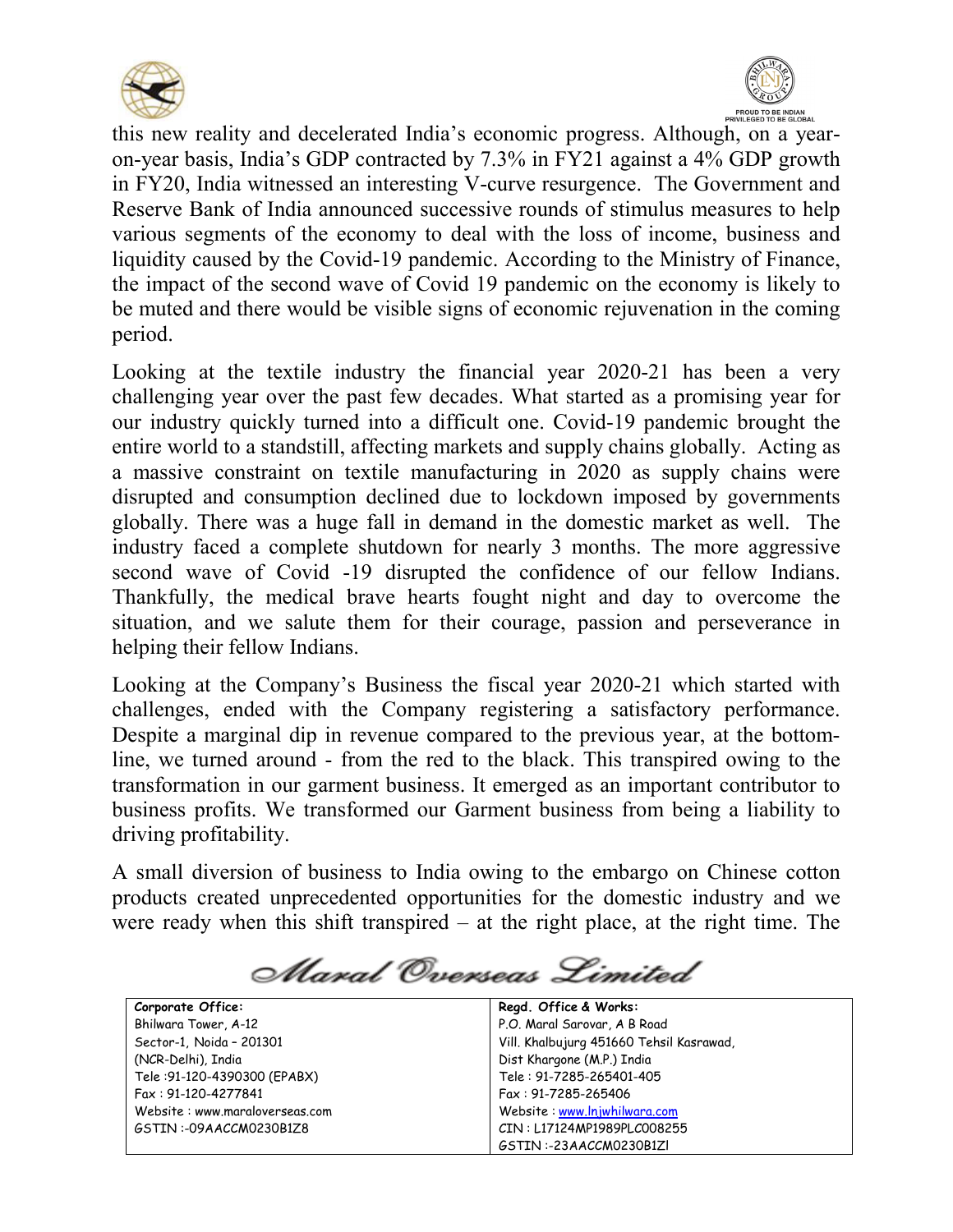



bottom line is that the market gave us opportunities in terms of increased volumes, new markets and robust prices. We remained aware, and agile to maximize the benefit. Our yarn business, which is our flagship vertical, continued to perform well. While the first couple of months of FY21 were dull owing to the pandemic and the nationwide lockdown, demand almost suddenly emerged. The performance of our fabric business remains subdued. This was primarily because fortunes of the fabric segment across India got squeezed between the rising prices of yarn and the lackluster ecosystem of garmenters owing to subdued offtake of garments, because of the effects of the pandemic.

Despite difficult market conditions, your Company maintained profitability in its Yarn and Fabric divisions during the year under review. The current business conditions are looking up and your Company is taking all necessary steps to overcome the situation and perform better through cost optimization and rationalization and is also working on improving and innovating product mix to improve margins and operational efficiency. Your Directors are hopeful that with the completion of ongoing Capital Expenditure and Modernisation Program, your Company would be able to further improve its performance and probability. Your Company is closely observing the economic conditions and taking all measures to boost its performance as soon as the global economic situation would improve.

I now draw your attention to the performance highlights of your Company during the financial year 2020-21. During the financial year ended 31st March, 2021, the Company achieved a Turnover of Rs. 632.02 Crore against Rs. 675.95 Crore in the previous year ended 31st March, 2020. The Company achieved operational profit of Rs. 61.42 Crore as against Rs. 24.83 Crore achieved in the previous year. The Company recorded a Net Profit of Rs. 12.53 Crores against a Net Loss of Rs. 15.28 Crore reported in the previous year. During the year, the Company's exports (at FOB value) were to the tune of Rs. 269.65 Crore against (Rs. 316.47 Crores) in the previous year and accounted for 42.66 % against (46.79%) in the previous year of Company's turnover. The yarn business accounted for 50.85% against (51.12 %) last year while knitted fabric and garment business accounted for 31.58% (31.85 %) and 17.57% (17.03%) respectively.

Maral Overseas Limited

| Corporate Office:              | Regd. Office & Works:                    |
|--------------------------------|------------------------------------------|
| Bhilwara Tower, A-12           | P.O. Maral Sarovar, A B Road             |
| Sector-1, Noida - 201301       | Vill. Khalbujurg 451660 Tehsil Kasrawad, |
| (NCR-Delhi), India             | Dist Khargone (M.P.) India               |
| Tele: 91-120-4390300 (EPABX)   | Tele: 91-7285-265401-405                 |
| Fax: 91-120-4277841            | Fax: 91-7285-265406                      |
| Website: www.maraloverseas.com | Website: www.lnjwhilwara.com             |
| GSTIN:-09AACCM0230B1Z8         | CIN: L17124MP1989PLC008255               |
|                                | GSTIN:-23AACCM0230B1ZI                   |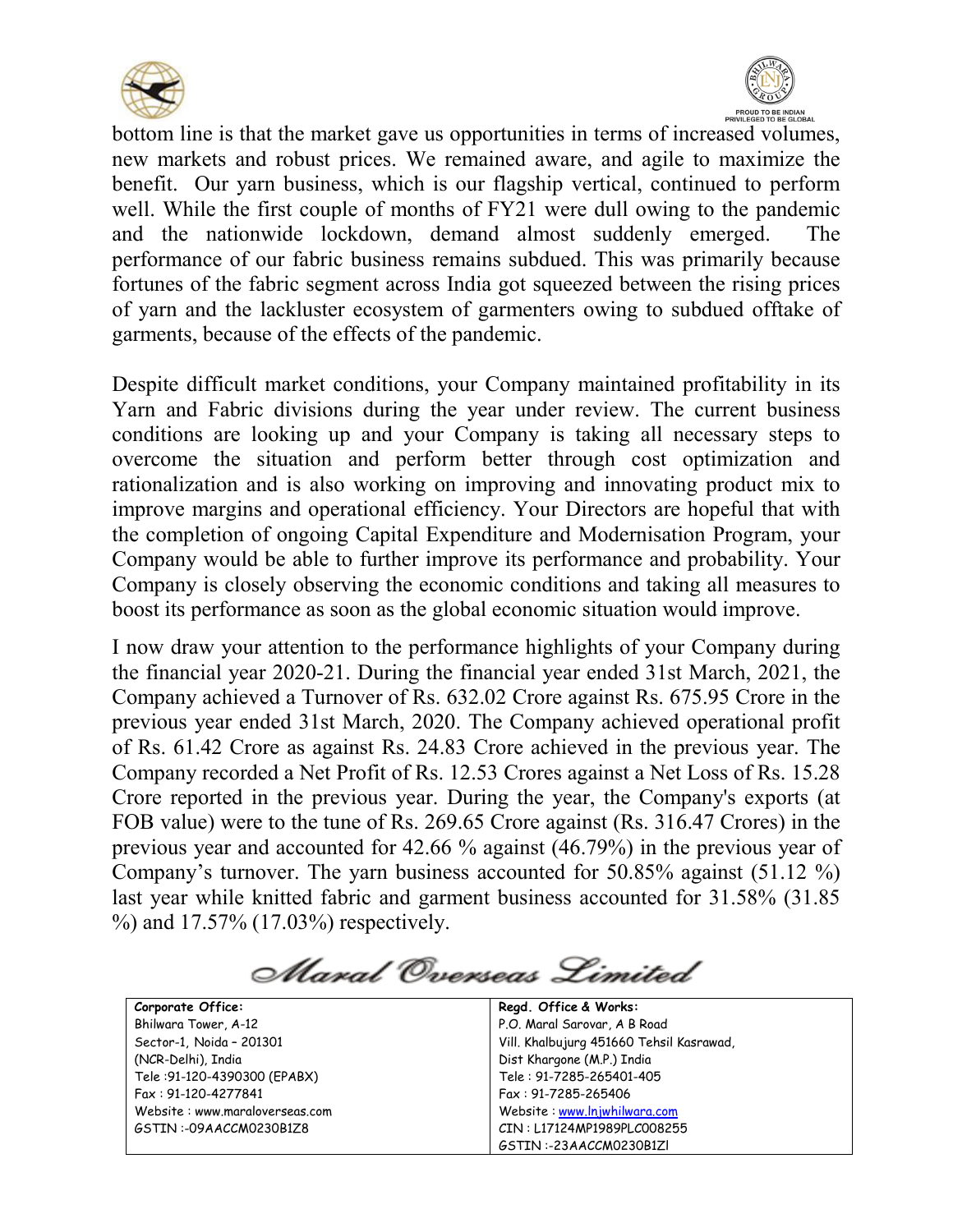



In the current year, we are investing nearly  $\overline{575}$  crore across our business segments. A new garmenting unit has commenced operations in the current fiscal year. We are investing in automatic cutting equipment for our garment units which would improve product quality and result in considerable cost saving. We also plan to modernise some of the aging equipment in our yarn and fabric verticals besides other normal capital expenditure which were required for the smooth operations of the Company. We are investing in expanding yarn dyeing, adding a new continuous bleaching range to our dye house, besides addition of special attachments to our spinning plant for producing more value-added yarn.

On behalf of the Board of Directors, I assure the members, that your Company would continue to offer world class products to its customers as well as continue to engage itself in the direction of new product development and operational improvement.

I would now like to draw your attention towards the results of the 1st quarter of the current fiscal 2021-22, where despite the second wave of Covid-19 and the lockdown restrictions in many parts of the India, your Company recorded a higher turnover at Rs. 224.05 Crores as against Rs. 67.22 Crores in the corresponding quarter of the previous year. The performance of the Company during the first quarter of the current fiscal year was satisfactory. Following this, the Company earned a net profit of Rs. 20.42 Crores in the first quarter of 2021-22, against a net loss of Rs. 14.89 Crores in the corresponding quarter last year. We are hopeful that the Company would continue to sustain the momentum over the coming quarters, building upon what we have achieved this far and executing our blueprint with disciplined determination. Your Company would strive for improving its performance and profitability in the future to emerge stronger. I am very optimistic about our performance for FY22.

I also take this opportunity to express my sincere gratitude towards my colleagues on the Board, for their valuable guidance and advice for the Management of the Company. On behalf of your Company's Board of directors, I also take this opportunity to express my sincere thanks and gratitude to all our Bankers, financial institutions, Central and State Government, stakeholders for their co-operation and

Maral Overseas Limited

| Corporate Office:              | Regd. Office & Works:                    |
|--------------------------------|------------------------------------------|
| Bhilwara Tower, A-12           | P.O. Maral Sarovar, A B Road             |
| Sector-1, Noida - 201301       | Vill. Khalbujurg 451660 Tehsil Kasrawad, |
| (NCR-Delhi), India             | Dist Khargone (M.P.) India               |
| Tele: 91-120-4390300 (EPABX)   | Tele: 91-7285-265401-405                 |
| Fax: 91-120-4277841            | Fax: 91-7285-265406                      |
| Website: www.maraloverseas.com | Website: www.lnjwhilwara.com             |
| GSTIN:-09AACCM0230B1Z8         | CIN: L17124MP1989PLC008255               |
|                                | GSTIN:-23AACCM0230B1ZI                   |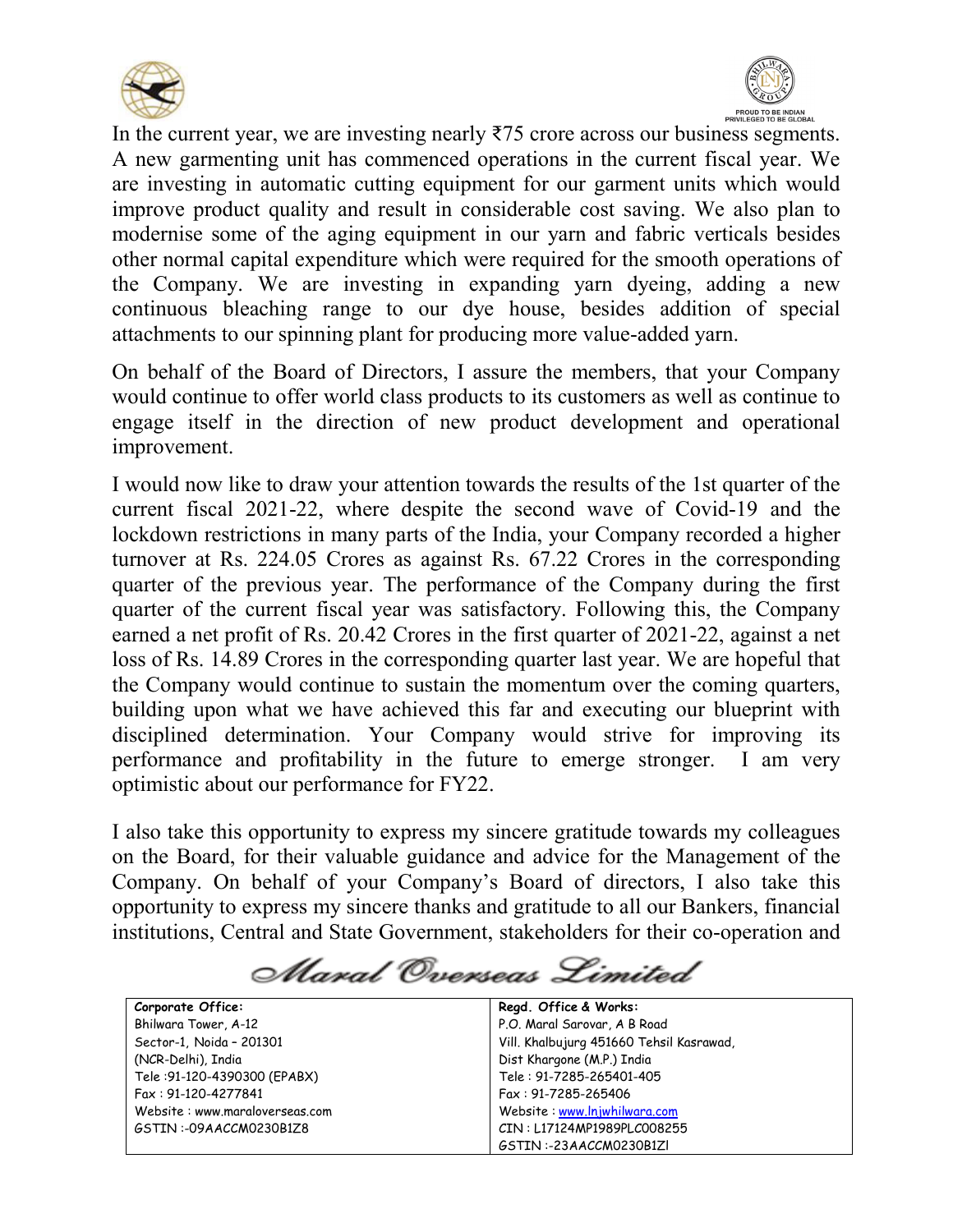



support particularly during these very difficult and challenging times and who have stood behind us as always. Our people are the real source of our success. I take pride in the unswerving contribution and commitment of our people for their relentless efforts in making this transformation a gratifying reality. Last but not the least, our deepest gratitude to each one of you, our Shareholders. I look forward to your ongoing support.

Thank you.

**Virendra Kumar Garg:** Thank You, Sir.

We have also received requests from 2 members of the Company for registration as speaker shareholders in the AGM today. All those shareholders have been provided specific links to log in to the meeting and they shall be allowed to speak at the AGM when their name is called upon. We request speakers to limit their speech to 3-5 minutes for the benefit of other shareholders. The Chairman would be responding to such queries either at the AGM or subsequently through email. If any Member faces any technical issue, kindly contact helpline numbers of NSDL as provided in the Notice of AGM. Now I would like to highlight to the speaker that when I take your name, your mike will be opened by the Moderator of this meeting. You will have to also unmute mike from your end and express your views or ask questions. You will have to also unmute mike from your end and express your views or ask your questions. I now invite Shri Lokesh Gupta, DP ID Client ID: 1304140007635382, who has registered himself as a speaker, to express his views or ask questions. **Shri Lokesh Gupta.**

**Lokesh Gupta:** Sir, mein Lokesh Gupta Delhi se sabhi Board Members ka swagat karta hoon. Sir mein Company ka bahut purana shareholder hoon or physical meeting bhi maine 2 ya 3 attend ki hai aur digital mode pe bhi ab mein sath mein hoon. Sir COVID-19 ka bura daur hamne dekha hai- first wave aur second wave. Uske baad hum kuch recovery ki taraf jaa rahe hai. Aur iss excellent Chairman speech ke liye mein Chairman sir ko bohat dhanyawad doonga Sir. Hamari bahut si

Alaral Overseas Limited

| Corporate Office:              | Regd. Office & Works:                    |
|--------------------------------|------------------------------------------|
| Bhilwara Tower, A-12           | P.O. Maral Sarovar, A B Road             |
| Sector-1, Noida - 201301       | Vill. Khalbujurg 451660 Tehsil Kasrawad, |
| (NCR-Delhi), India             | Dist Khargone (M.P.) India               |
| Tele: 91-120-4390300 (EPABX)   | Tele: 91-7285-265401-405                 |
| Fax: 91-120-4277841            | Fax: 91-7285-265406                      |
| Website: www.maraloverseas.com | Website: www.lnjwhilwara.com             |
| GSTIN:-09AACCM0230B1Z8         | CIN: L17124MP1989PLC008255               |
|                                | GSTIN:-23AACCM0230B1ZI                   |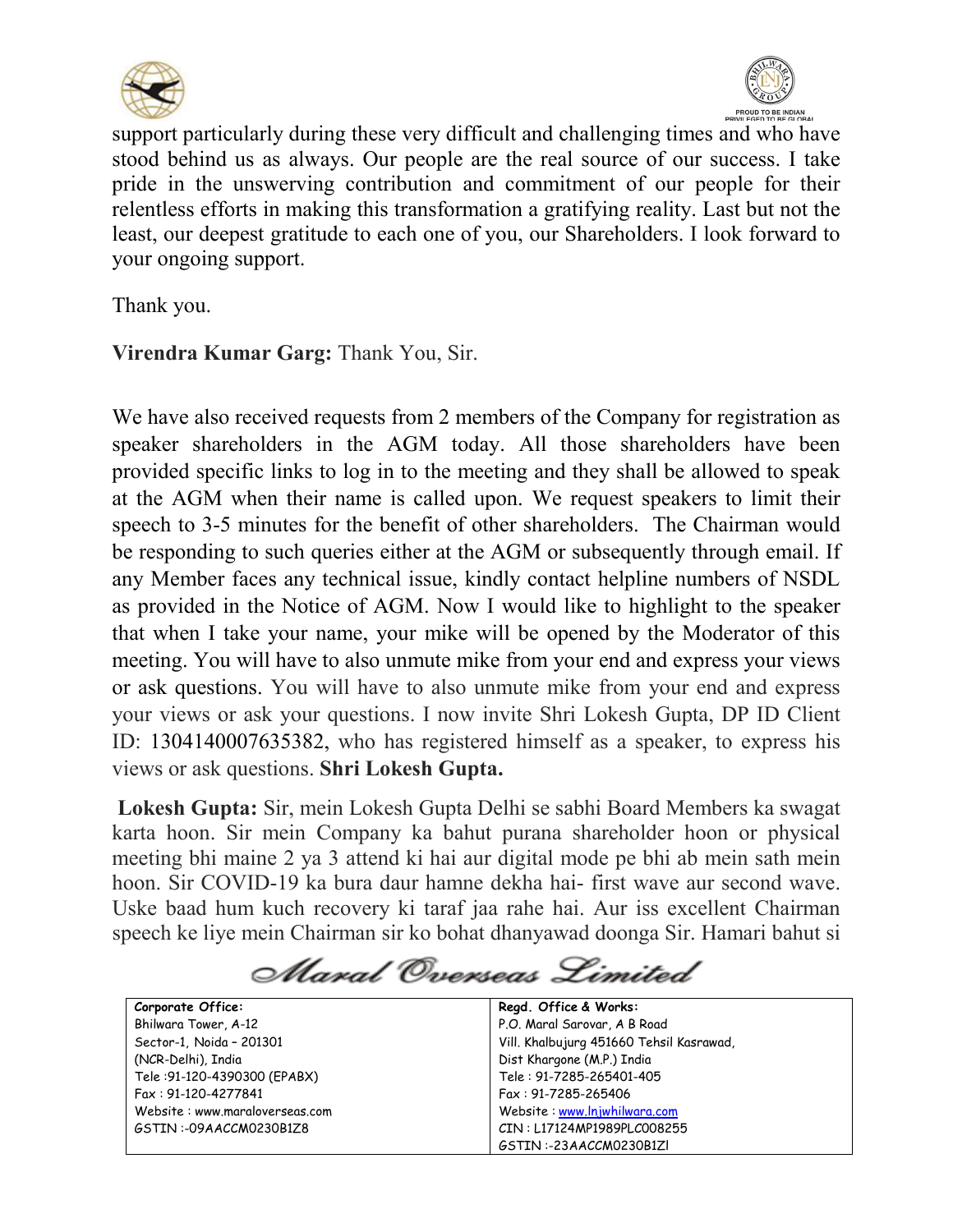



queries thi. Bahut si cheezein poochni thi magar woh saari clear hogay hain Sir. Sir, COVID-19 ke baad hum kis tarah ki recovery dekh rahe hai, kya pre COVID-19 level tak pohach rahe hain Sir? Hamari order book ki kya position hai Sir aur aane wale 1 ya 2 saal mein humare liye kya guidance rahegi Sir? Sir COVID-19 ka accha ya bura daur aayega, ya koi bhi cheez, acchi ya buri ayegi, hum saath mein chalte rahenge. Lekin Chairman Sir hame aap par vishwas hai aapke leadership mein humari Company acha karegi nayi nayi unchaiyan chuaegi aur hame ek healthy dividend bhi degi Sir. Sir kisi bhi mod par hum sab ek sath de kar rehte hain par ek request hai ke ek accha platform hume mila hai jiss se hum Pan India ke shareholders ko hamare saath jod sakte hain. To bhavishya mein hum issi plarform par AGM karenge toh accha rahega Sir. Secretarial department mein Mr. Garg, jis tarah se unhone COVID-19 ke samay bhi hum logo ko apne saath joda hai, aur jiss tarah ke hamare problems hai unko solve kiya hai, jo bhi queries thi unhone hame reply kiya hai, unke liye unka bohat bohat dhanyawad Sir. Mein aasha karta hoon ke Covid -19 ka ye samay chala jayega aur hamari Company nayi unchaiyan chhuegi. Thank You Sir.

**Shekhar Agarwal:** Thank You Lokesh Ji.

**Virendra Kumar Garg:** We now invite Shri Shlok Dave DPID Client ID: 1208160023214965, who has registered himself as a speaker, to express his views and ask questions. **Mr. Shlok Dave.**

**Shlok Dave:** Thank You very much Virendra Ji and I also thank you once again for sending the link and everything, you have been great. Thank you very much, Mr. Chairman, for the opportunity. *Sir, mein Lokesh Ji ki baat se bilkul sehmat hoon. Agli baar agar physical AGM agar ho uske baad bhi* please kindly keep that option of online AGM as well. I am in Mumbai and during monsoons, all the AGMs are there, and it becomes extremely difficult to travel during monsoon and plus many AGMs happen at the same time. So, today this is the 4th AGM that I am attending. *Agar online nahi hoti toh* I would not have been able to attend any of them. So, thank you very much for the opportunity. Sir I must also like to say that

Maral Overseas Limited

| Corporate Office:              | Regd. Office & Works:                    |
|--------------------------------|------------------------------------------|
| Bhilwara Tower, A-12           | P.O. Maral Sarovar, A B Road             |
| Sector-1, Noida - 201301       | Vill. Khalbujurg 451660 Tehsil Kasrawad, |
| (NCR-Delhi), India             | Dist Khargone (M.P.) India               |
| Tele: 91-120-4390300 (EPABX)   | Tele: 91-7285-265401-405                 |
| Fax: 91-120-4277841            | Fax: 91-7285-265406                      |
| Website: www.maraloverseas.com | Website: www.lnjwhilwara.com             |
| GSTIN:-09AACCM0230B1Z8         | CIN: L17124MP1989PLC008255               |
|                                | GSTIN:-23AACCM0230B1ZI                   |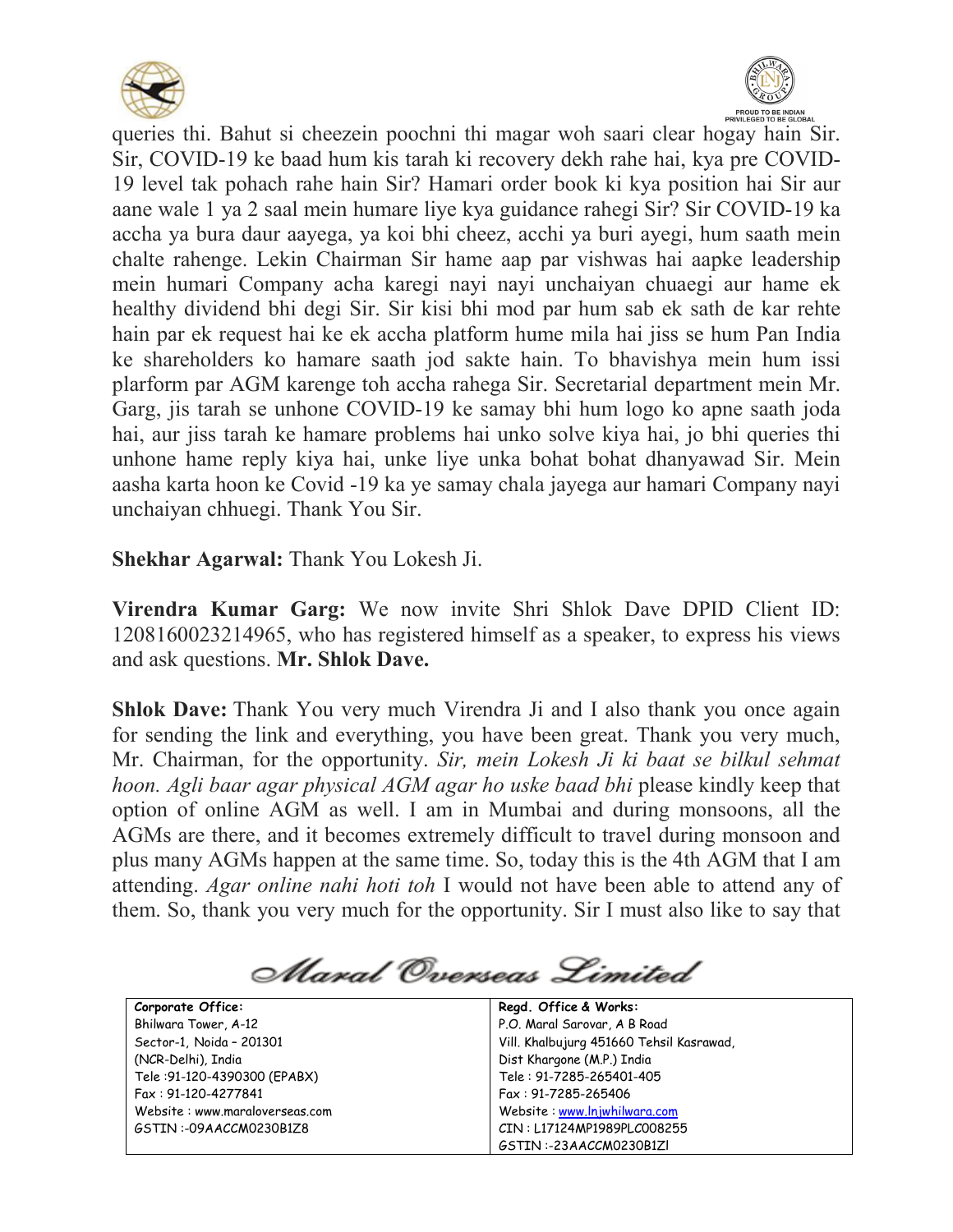



the Annual Report that you have written and you're opening comments, they were pretty good. Not many companies were writing driving their annual reports so well, especially on the strategy part. It was something so refreshing to read that a Company is trying to communicate its strategy to shareholders in a proper way. So, I really appreciate it, Sir*.* Jitne zyaada disclosures hote hain utna zyaada accha hota rehta hai, especially on the strategy side. So that is an amazing annual report and I must congratulate you over for the effort that you have put. Sir, I have sent you a long list of questions, there were some 18-19 questions. So, I think I shouldn't have to repeat them in the interest of time. But three questions I have very broadly addressed to you and Mr. Shantanu if you can also address all the questions here that will be great otherwise, I will really appreciate it if they can be sent in the form of an email. The three questions definitely please address. One is that If I look at a long-term horizon, over the last 10-12 years, in fact going back to 2006- 07, I remember you guys were listed at that time. Since that time, the performance if I look at the entire period it has not been great. And I understand that the textile industry has gone through many ups and downs and mostly downs. But still, Sir going forward, compared to the past, how do you see your Company now? Will we see a quantum jump? Hum yeh Rs 500-600 cr. turnover pe kaafi time se rahe hain, uss band mein. So, do you think we will be able to breach that conclusively and the run rate is now closer to Rs 800 cr? But can we target, let us say, to Rs 2000 cr sales over the next 2 or 3 years, because finally we have some sort of a tailwind. So, Company ka scale badhane ke bare mein aap ka kya soch rahe hai. Doosra Sir, Jo iss baar disruption hua hai corona ke baad, so there has been a lot of change that we have seen in value chain in terms of spreads. Yarn has probably gone to an alltime high. So, how do you see the sustainability of these spreads? Ye margin sustain kab tak karega, external environment ke wajah se? Aur internally ke aap ne mention kiya hai ki you have organized your plants like aging equipment you have changed and then I also went through the changes that you have done in terms of procuring your fabric from the third parties. That is also something commendable. So aise type ki kitni cheezein kar rahe hai jisse sustainable margin kitna rahega in all these divisions? Sir, the new capacity addition that you have made and the modernization you are doing uski wajah se I am pretty sure, throughput badega aap

Maral Overseas Limited

| Corporate Office:              | Regd. Office & Works:                    |
|--------------------------------|------------------------------------------|
| Bhilwara Tower, A-12           | P.O. Maral Sarovar, A B Road             |
| Sector-1, Noida - 201301       | Vill. Khalbujurg 451660 Tehsil Kasrawad, |
| (NCR-Delhi), India             | Dist Khargone (M.P.) India               |
| Tele: 91-120-4390300 (EPABX)   | Tele: 91-7285-265401-405                 |
| Fax: 91-120-4277841            | Fax: 91-7285-265406                      |
| Website: www.maraloverseas.com | Website: www.lnjwhilwara.com             |
| GSTIN:-09AACCM0230B1Z8         | CIN: L17124MP1989PLC008255               |
|                                | GSTIN:-23AACCM0230B1ZI                   |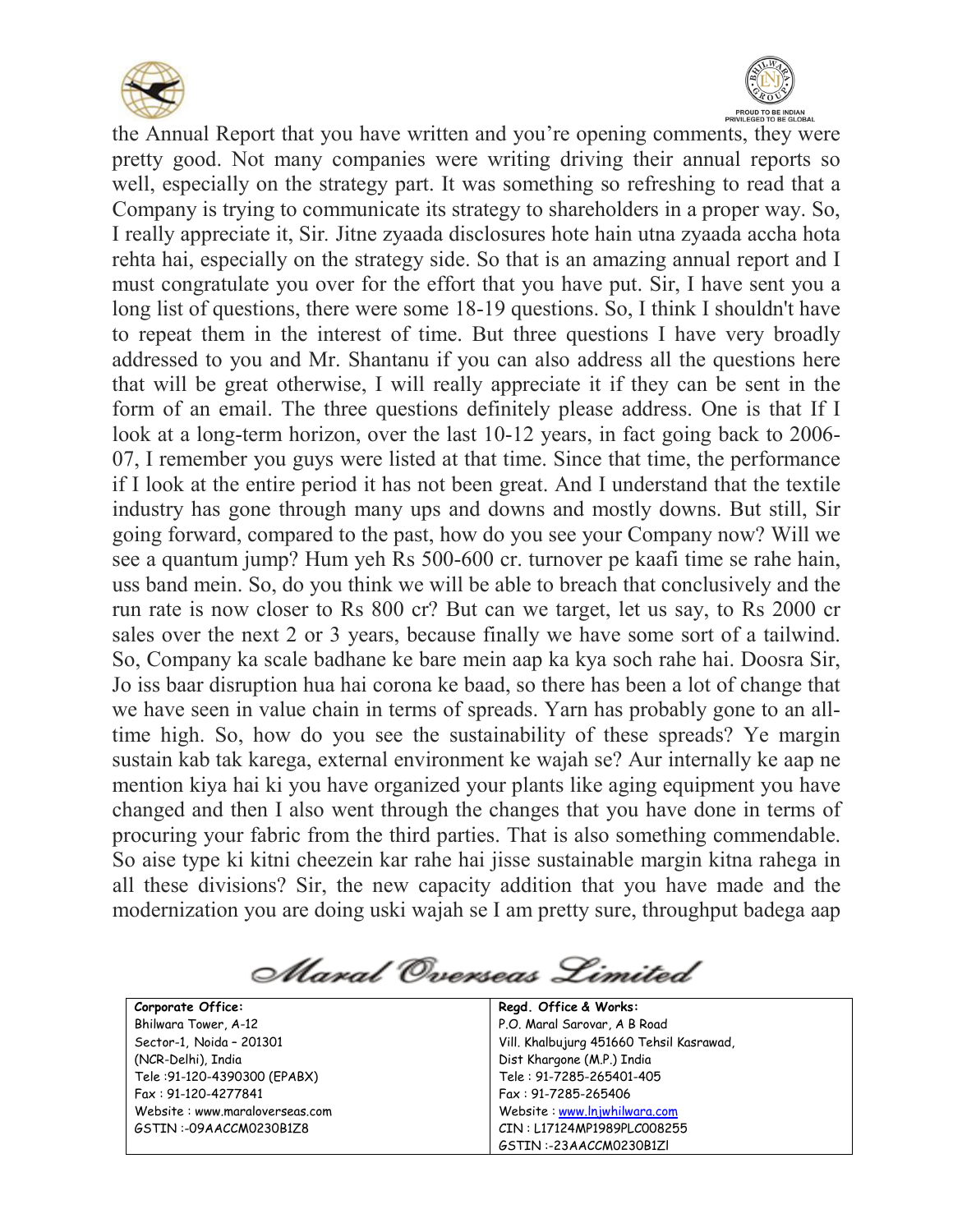



ka. So aap ka revenue, aaj ki date mein, uska jo jo capitalization ho jayega, jo aap ka commission ho jayega, toh aap kitna revenue kar sakte hain uss basis pe? Plus, you have mentioned that you are also outsourcing certain things. Right? Aap third party se fabric le bhi rahe hai aur garmenting ke kuch orders outsource bhi kar rahe hai. To ye sab ko consider karke aap business kitna bada kar sakte hain, aaj ke arrangements jo hai aap ke? Aur aapko Rs 2000 cr ka agar mein kahu ke aap kab tak kar sakte hai aur kese kar sakte hai toh usme bhi mujhe kaise or kab dono mein interest hai. Kya aap ke paas itni ancillary units abhi strong hai aur aap ke paas aise relationships hain vendors ke saath ke aap apne business ko confidently un par dependent kar sakte hain, ki delivery acchi rahegi? Quality waise hi rahegi jaisi aapki internal milti hai, aur aap ki waise relationships aap ne kaise maintain kiye hai? Aur Sir uske baad...

**Shekhar Agarwal:** Thank You Mr. Dave. You have raised very pertinent questions.

**Shlok Dave:** Agarwal Sir, Shekhar Ji, I have only one request. I have sent a long list of questions if somebody can send me an email on that, it would be great Sir.

**Shekhar Agarwal** Yes. We will definitely handle one of your questions.

**Shlok Dave:** Thank you very much, Sir. All the questions will be great Sir.

**Shekhar Agarwal** Ok. Starting with your first statement regarding the performance of the Company. Yes, I must confess that the performance has not been something that we should have been very proud of but then there have been various reasons why the performance has been what it has been. I do not need to go into details. It is both internal and external but more external than internal and you are very well aware of the situation that the textile industry goes through. So, looking forward, I am very confident that our performance will definitely improve and sustain. We have reached a stage where we feel that efforts we have made in value addition, yarn converting into fabrics and fabrics converting into garments

Maral Overseas Limited

| Corporate Office:              | Regd. Office & Works:                    |
|--------------------------------|------------------------------------------|
| Bhilwara Tower, A-12           | P.O. Maral Sarovar, A B Road             |
| Sector-1, Noida - 201301       | Vill. Khalbujurg 451660 Tehsil Kasrawad, |
| (NCR-Delhi), India             | Dist Khargone (M.P.) India               |
| Tele: 91-120-4390300 (EPABX)   | Tele: 91-7285-265401-405                 |
| Fax: 91-120-4277841            | Fax: 91-7285-265406                      |
| Website: www.maraloverseas.com | Website: www.lnjwhilwara.com             |
| GSTIN:-09AACCM0230B1Z8         | CIN: L17124MP1989PLC008255               |
|                                | GSTIN:-23AACCM0230B1ZI                   |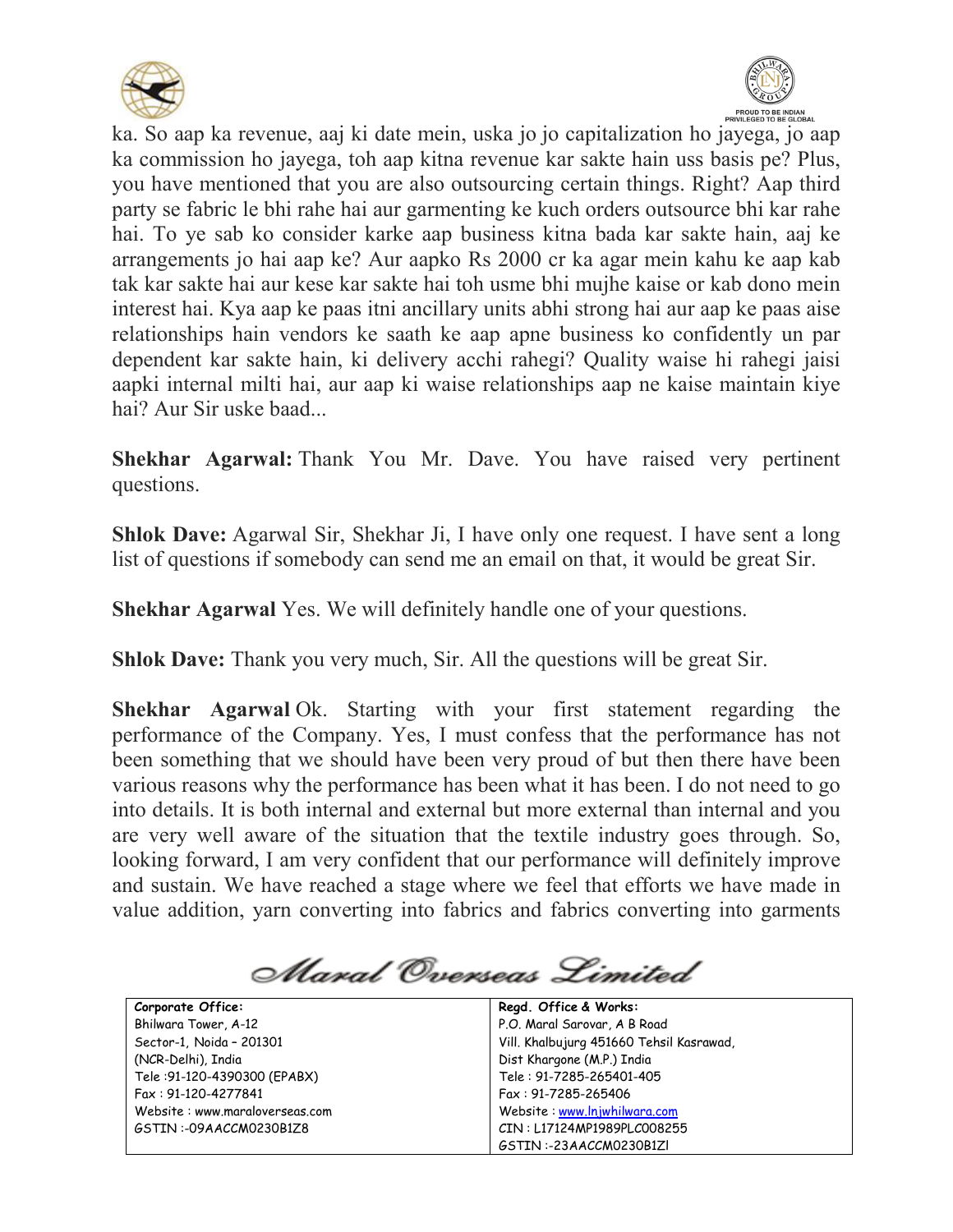



has helped us to sustain our margins and we know that with an increase in capacities, our margins will grow. So, this year we are targeting a turnover of anywhere around Rs. 850 cr. and looking at the expansion in our fabric division, not so much in the fabric as in the garment division, we are hopeful that we should be touching a turnover of close to a Rs. 1000cr., somewhere in the region of Rs. 950 cr-Rs. 1000 cr by the fiscal year 2023. You raised a point about a turnover of Rs. 2000cr. I honestly must confess I have not worked on it yet because my first target was to cross the Rs. 1000 cr. mark and we are working on new projects and we are looking at value additions and I think that by next year, I will come back to you with more details on that and the time period to achieve that. Maral has had a philosophy and the philosophy has been on value addition and not only value addition but also in terms of exports. So, in terms of our yarn vertical we produce less than 40% basic yarn. Most of our yarns are value-added yarns and are exported and also sold to very discerning customers in the domestic market. And as I had mentioned in my speech, practically 40% of our yarn is converted into fabrics and about 35% of our fabrics are converted into garments. So, this concept of value addition is what is helping us to sustain margins and helping us improve upon it, in fact. One of the very important things to talk about is that in this philosophy of vertical integration, if any one division in the market is not doing well, it is supported by the other division and therefore overall, as a Company, I am very hopeful that we will be able to sustain the overall profitability of the Company. These are unprecedented times in the sense that the market is doing extremely well. We are now approaching the new cotton season in October. So, we really do not know what is going to be the impact of the new cotton season, although cotton prices are at their all-time high in the last ten years. So, I am very hopeful that the margins should more or less remain the same as they have been in the first 5-6 months of the current fiscal. We see that going forward there is a general demand for the textile and garments all across the world. The retail market had dried up during the pandemic last year and therefore a lot of demand has emerged and I think this will be sustained for the next couple of years at least. As I said, our value addition efforts will continue and today our capacity utilization is practically 100% in all our divisions because the market is supporting us and we

Maral Overseas Limited

| Corporate Office:              | Regd. Office & Works:                    |
|--------------------------------|------------------------------------------|
| Bhilwara Tower, A-12           | P.O. Maral Sarovar, A B Road             |
| Sector-1, Noida - 201301       | Vill. Khalbujurg 451660 Tehsil Kasrawad, |
| (NCR-Delhi), India             | Dist Khargone (M.P.) India               |
| Tele: 91-120-4390300 (EPABX)   | Tele: 91-7285-265401-405                 |
| Fax: 91-120-4277841            | Fax: 91-7285-265406                      |
| Website: www.maraloverseas.com | Website: www.lnjwhilwara.com             |
| GSTIN:-09AACCM0230B1Z8         | CIN: L17124MP1989PLC008255               |
|                                | GSTIN:-23AACCM0230B1ZL                   |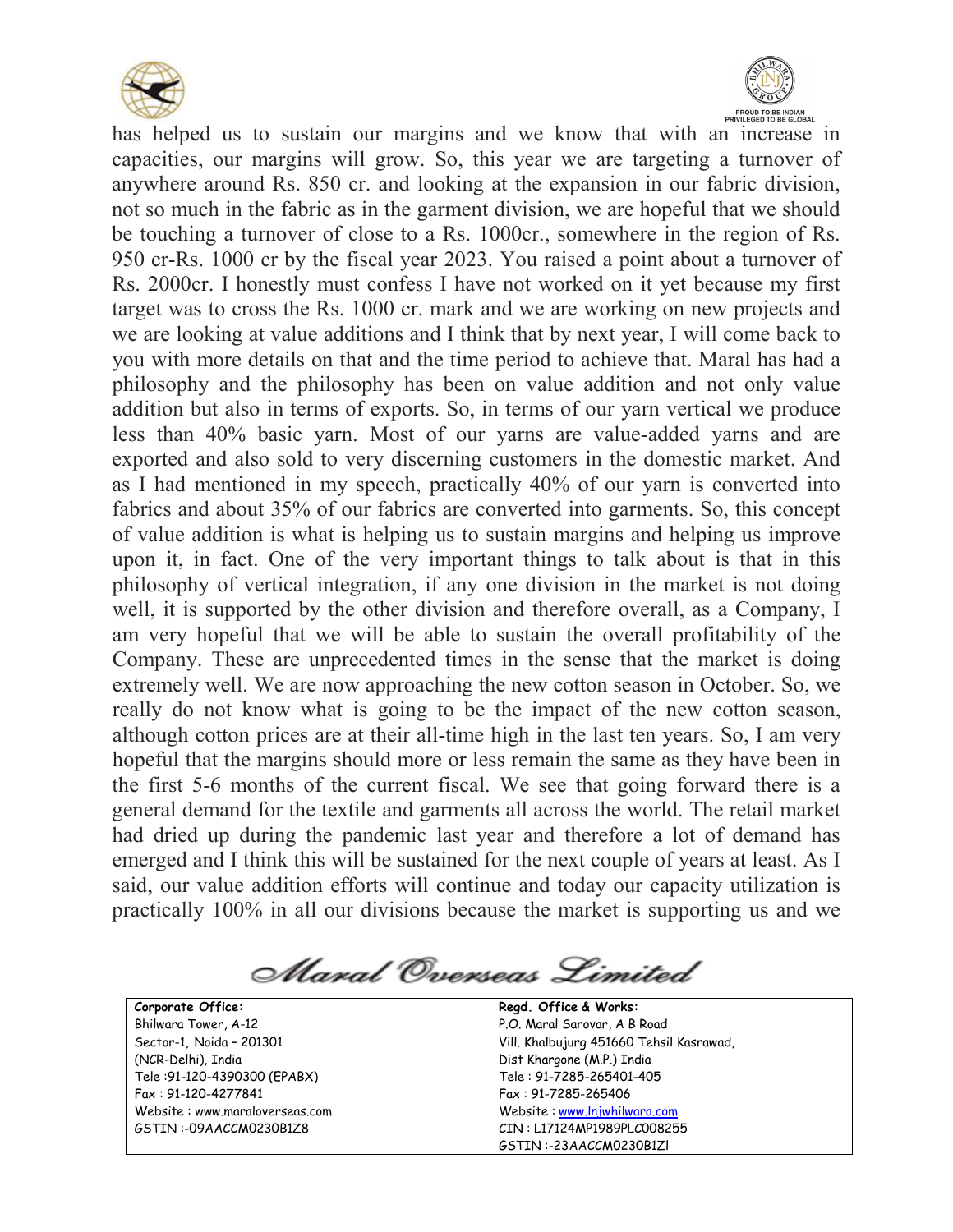



are very hopeful that we will continue to do the same. One of the things that I would like to talk to you about is that revenues, in terms of the gross block have to be looked at together because the prices of textile products are very volatile because of the market situation. So, in spite of revenues fluctuating, what is more important for us to understand is that the margins, the operating profits, and this is what we should be able to sustain us in the long term. The yarn demand is very good at this point in time and we see that continuing in the next few months. Our fabric business, although was under tremendous pressure because of the yarn price increase but is now stabilizing and the fabric demand has increased substantially. It is doing well. Garments demand is very high, and as I mentioned in my speech, our third unit should go into commercial production by the end of September and we are looking at increasing this business over a period of time, which I will be seeking the Board's approval in due course and then I will get back to you. You talked about outsourcing. There is a major challenge in outsourcing. If you look at outsourcing of fabrics, we source fabrics only the one that we are not able to produce in-house and those could be fabrics that are demanded by our customers. So, we source those specific fabrics which are very specific in nature in terms of the fiber, in terms of the knitting and in terms of the structure and finishes. As far as garment outsourcing is concerned, it is very minimal. It is not even 5% of our total garments sales, mainly because of one fact that the customers that we deal with are very discerning customers who believe in very strong compliance audits, and most of the vendors that we have dealt in the past have not been able to the compliance audit of our international customers. So, we are now concentrating more and more on in-house production. Competitiveness in the international market in textiles is high, as you know. We have a very tough competition with Vietnam and with Bangladesh because of their cheap labor and the fact that both of them are declared as LDCs so they do not have any import duty for their products in Europe and the USA. I think I have been able to answer most of your questions, but in case I have left out any, do send me a mail or to our secretarial department and I will be very happy to respond. Thank you.

Alaral Overseas Limited

**Corporate Office:** Bhilwara Tower, A-12 Sector-1, Noida – 201301 (NCR-Delhi), India Tele :91-120-4390300 (EPABX) Fax : 91-120-4277841 Website : www.maraloverseas.com GSTIN :-09AACCM0230B1Z8

**Regd. Office & Works:** P.O. Maral Sarovar, A B Road Vill. Khalbujurg 451660 Tehsil Kasrawad, Dist Khargone (M.P.) India Tele : 91-7285-265401-405 Fax : 91-7285-265406 Website : www.lnjwhilwara.com CIN : L17124MP1989PLC008255 GSTIN :-23AACCM0230B1Zl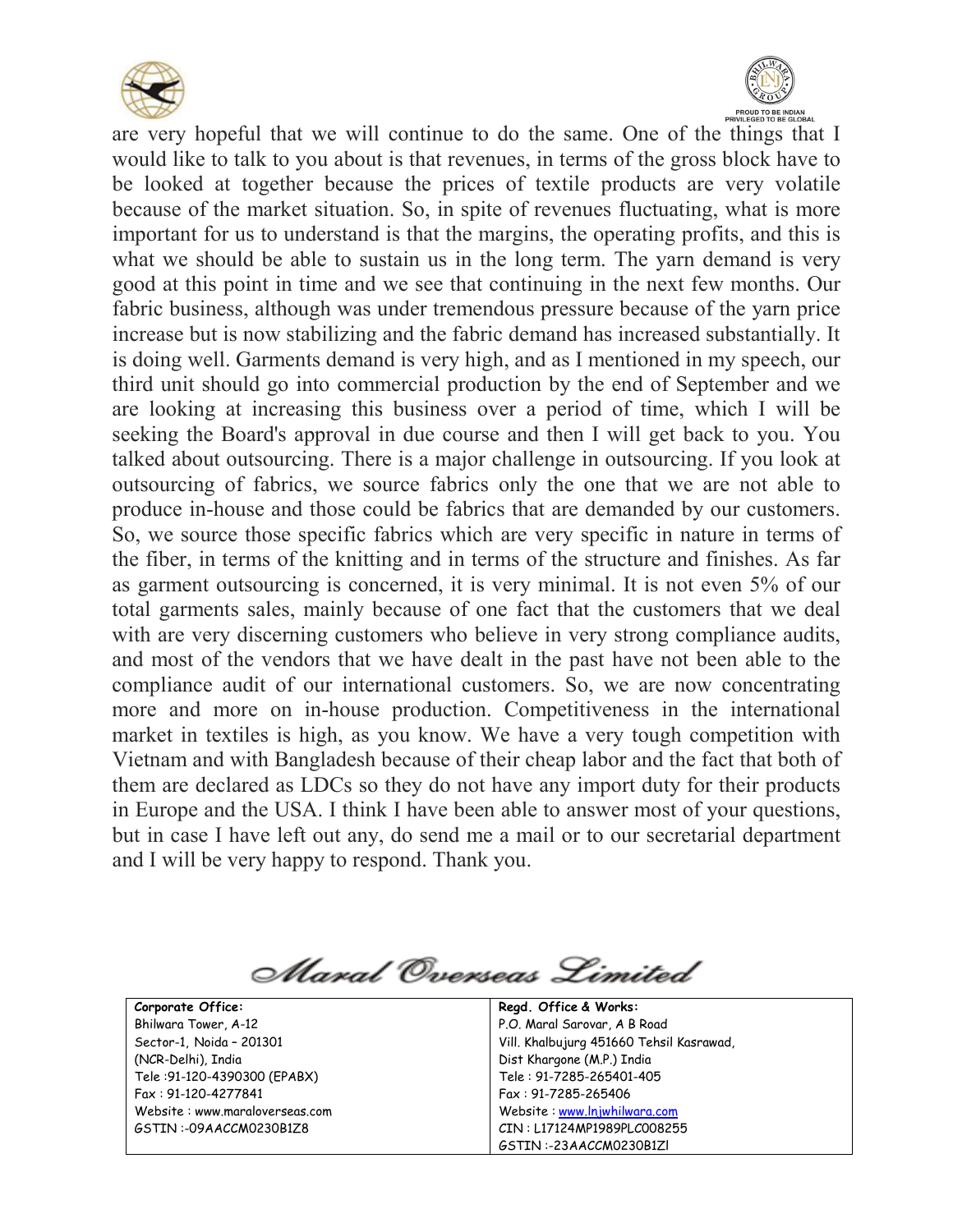



**Virendra Kumar Garg:** Apart from this we have also had 3-4 shareholders questions in chat box. With your permission can I read them, Sir?

**Shekhar Agarwal:** Yes Please.

**Virendra Kumar Garg:** Mr. Jagdish Prasad Kasera folio no IN30021410024871. First question, how are the margin currently on cotton yarn business? Are we covered for cotton for whole season? Second question, what is the target turnover of garment division in the current financial year? Second shareholder Mr. Praveen Kumar has sent his good wishes to the Company. Third shareholder Mr. Ravi Shankar Kapoor- Demat ID: 1203800000050251: Sir, first, he has sent his good wishes to the Company and second please announce the dividend as soon as possible. Thank you, Sir. I am a shareholder, for 25 years. Fourth shareholder Mrs. Rajni Assudani, Demat a/c no: 1201060500381981. Dear Sir, can you please expand more on our expansion plan including the cost on it? Also, can you please tell us how you see the business in 3-5 years?

**Shekhar Agarwal** Thank You. To answer the first question, in the current year our performance would be good. I am very positive that going forward we will be able to sustain a good performance in the Company. The garment turnover this year should be in the region of between Rs.150 -175 cr. and we hope that this will continue to grow over the next 2-3 years. As you know, the Company has accumulated losses. So, we have not been able to declare dividends. Hopefully, we will be able to completely wipe out the losses in the current year and I will approach the Board to take a decision on whether looking at our cash flows, fund flows if the Board can recommend any dividend going forward. Thank You.

**Virendra Kumar Garg:** Chairman Sir, please explain the objectives and implications of the Resolutions.

**Shekhar Agarwal** Yes. We have three Resolutions for approval in the Annual General Meeting.

Maral Overseas Limited

| Corporate Office:              | Regd. Office & Works:                    |
|--------------------------------|------------------------------------------|
| Bhilwara Tower, A-12           | P.O. Maral Sarovar, A B Road             |
| Sector-1, Noida - 201301       | Vill. Khalbujurg 451660 Tehsil Kasrawad, |
| (NCR-Delhi), India             | Dist Khargone (M.P.) India               |
| Tele: 91-120-4390300 (EPABX)   | Tele: 91-7285-265401-405                 |
| Fax: 91-120-4277841            | Fax: 91-7285-265406                      |
| Website: www.maraloverseas.com | Website: www.lnjwhilwara.com             |
| GSTIN:-09AACCM0230B1Z8         | CIN: L17124MP1989PLC008255               |
|                                | GSTIN:-23AACCM0230B1ZI                   |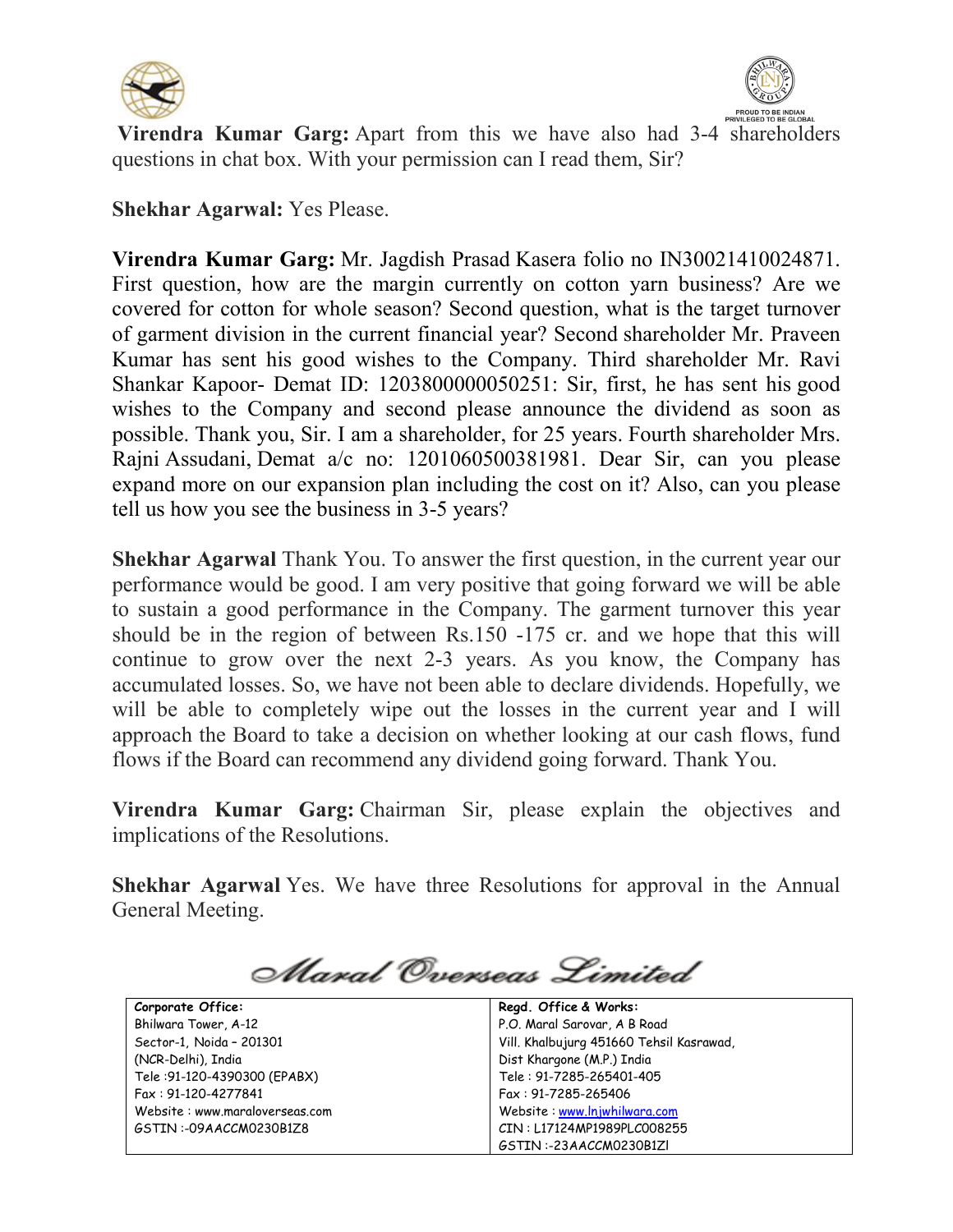



## **Item no. 1 is an Ordinary Business.**

To receive, consider and adopt the Audited Financial Statements for the financial year ended the 31<sup>st</sup> March, 2021 and the Report of Directors and Auditors thereon.

The Resolution is placed before the meeting to be passed as an **Ordinary Resolution.**

# **Item no.2 is an Ordinary Business**

To appoint a Director in place of Shri Shantanu Agarwal (DIN: 02314304), who retires by rotation and being eligible, offers himself for re-appointment.

The Resolution is placed before the Meeting to be passed as an **Ordinary Resolution.**

# **Item no. 3 is a Special Business**

Approval of the remuneration payable to M/s. K. G. Goyal & Co. (Firm Reg. No. 000017) Cost Auditor of the Company for the financial year ending 31st March, 2022.

The Resolution is placed before the Meeting to be passed as **Ordinary Resolution.**

Members who have not cast their vote through remote e-voting or e-voting during the proceedings of AGM are requested to kindly vote on the proposed Resolutions (i.e. Resolution No. 1 to 3 of the Notice of AGM). The e voting module in the AGM is already active. Members may note that the results will be declared within 48 hours i.e. on or before 2<sup>nd</sup> September, 2021 after considering the e-voting done today by members participating in this AGM and also the remote e-voting already done by the members. To further inform that the results along with Scrutinizer Report shall also be submitted to the Stock Exchanges, i.e., NSE and BSE and will also be placed on the website of the Company and NSDL. All the businesses set

Maral Overseas Limited

| Corporate Office:              | Regd. Office & Works:                    |
|--------------------------------|------------------------------------------|
| Bhilwara Tower, A-12           | P.O. Maral Sarovar, A B Road             |
| Sector-1, Noida - 201301       | Vill. Khalbujurg 451660 Tehsil Kasrawad, |
| (NCR-Delhi), India             | Dist Khargone (M.P.) India               |
| Tele: 91-120-4390300 (EPABX)   | Tele: 91-7285-265401-405                 |
| Fax: 91-120-4277841            | Fax: 91-7285-265406                      |
| Website: www.maraloverseas.com | Website: www.lnjwhilwara.com             |
| GSTIN:-09AACCM0230B1Z8         | CIN: L17124MP1989PLC008255               |
|                                | GSTIN:-23AACCM0230B1ZI                   |